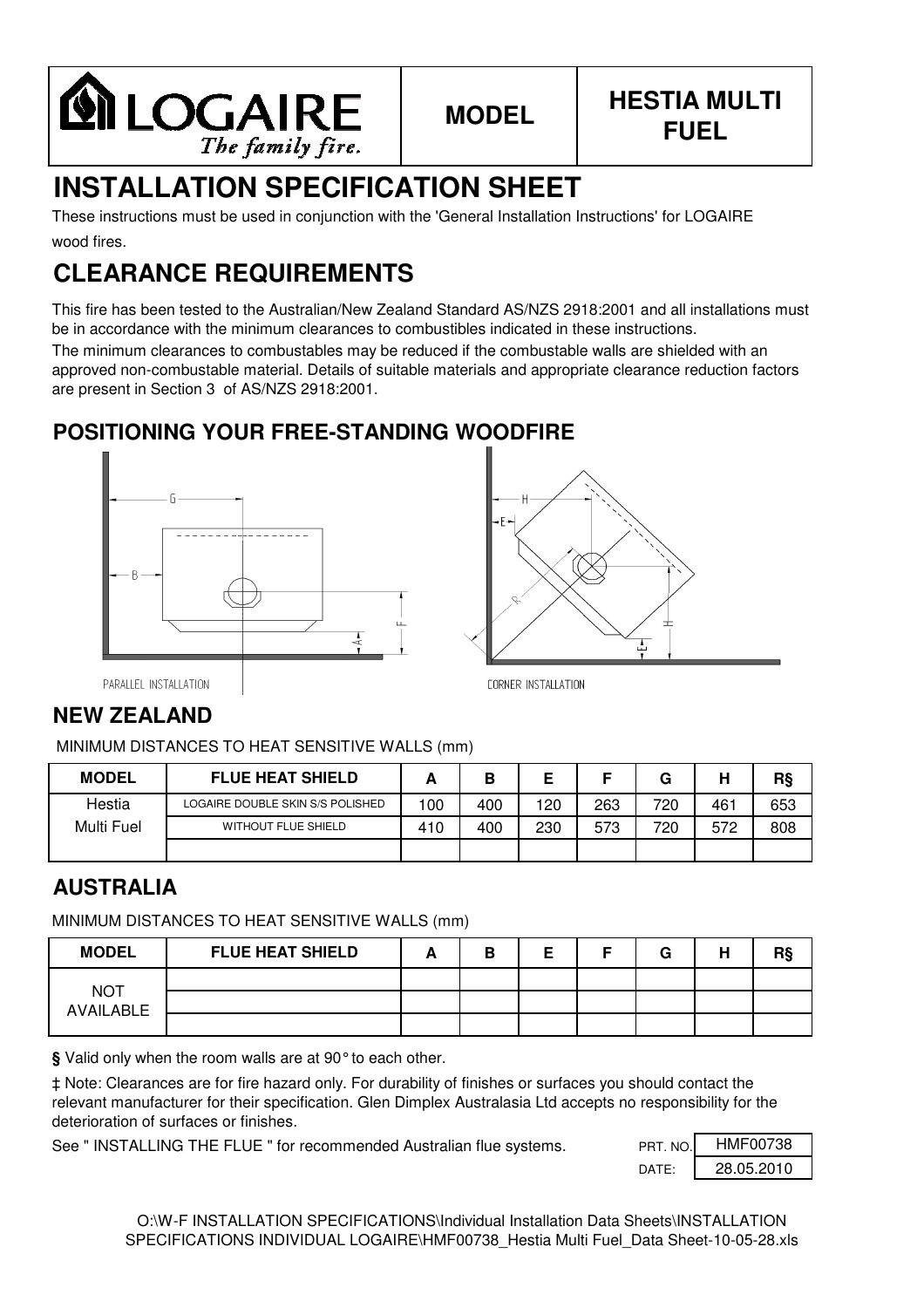# **PARALLEL INSTALLATION FLOOR PROTECTOR (Hearth) REQUIREMENTS**

MINIMUM FLOOR PROTECTOR DIMENSIONS IN mm



# DIMENSIONS IN THE TABLE ARE VALID ONLY WHEN THE FIRE IS EXACTLEY AT ITS MINIMUM ALLOWABLE WALL CLEARANCE.

### **NEW ZEALAND**

| <b>MODEL</b> | <b>Flue</b><br><b>Shield</b> | <b>Floor</b><br><b>Protector</b><br>height | A#           | C#  | D            | F            |              | u            | K#   | P <sub>2</sub> | P3           | W            | <b>Floor Protector</b><br>Type $\varnothing$ |
|--------------|------------------------------|--------------------------------------------|--------------|-----|--------------|--------------|--------------|--------------|------|----------------|--------------|--------------|----------------------------------------------|
| Hestia       | $\star$                      | $\Omega$                                   | 100          | 461 | 130          | 263          | 600          | 900          | 1031 | 470            | 163          | 640          | <b>INSULATED</b>                             |
| Multi Fuel   | $\star$                      | 12.5                                       |              | 434 | $\mathbf{u}$ | $\mathbf{H}$ | "            | "            | 1004 | $\mathbf{H}$   | $\mathbf{u}$ | $\mathbf{H}$ | $\mathbf{H}$                                 |
|              | $\star$                      | 25                                         |              | 404 | $\mathbf{H}$ | $\mathbf{H}$ | "            | $\mathbf{u}$ | 974  | $\mathbf{H}$   | $\mathbf{u}$ | $\mathbf{H}$ | $\mathbf{u}$                                 |
|              | $\star$                      | 37.5                                       |              | 377 | $\mathbf{u}$ | $\mathbf{u}$ | $\mathbf{u}$ | "            | 947  | $\mathbf{H}$   | $\mathbf{u}$ | $\mathbf{H}$ | $\mathbf{H}$                                 |
|              | $\star$                      | 50                                         | $\mathbf{H}$ | 344 | $\mathbf{u}$ | $\mathbf{u}$ | $\mathbf{u}$ | $\mathbf{u}$ | 914  | $\mathbf{u}$   | $\mathbf{u}$ | $\mathbf{H}$ | $\mathbf{u}$                                 |
|              | $\star$                      | 62.5                                       | "            | 300 | $\mathbf{u}$ | $\mathbf{H}$ | $\mathbf{H}$ | $\mathbf{u}$ | 870  | $\mathbf{H}$   | $\mathbf{H}$ | $\mathbf{H}$ | $\mathbf{H}$                                 |
|              | $***$                        | 25                                         | 410          | 404 | 130          | 573          | 600          | 900          | 1284 | 470            | 163          | 640          | <b>INSULATED</b>                             |

\* Logaire double skin S/S polished 1200 mm shield

\*\* Without flue shield

#### **AUSTRALIA -** ALL WITH FLUE HEATSHIELD

| <b>MODEL</b> | <b>Flue</b><br>Shield | Floor<br>Protector<br>height | A# | C# | D | F | υ | K# | $P2$   P3 | W | <b>Floor Protector</b><br>Type Ø |
|--------------|-----------------------|------------------------------|----|----|---|---|---|----|-----------|---|----------------------------------|
|              |                       |                              |    |    |   |   |   |    |           |   |                                  |
|              |                       |                              |    |    |   |   |   |    |           |   |                                  |
|              |                       |                              |    |    |   |   |   |    |           |   |                                  |
|              |                       |                              |    |    |   |   |   |    |           |   |                                  |

Ø for minimum constructional requirements see general installation instructions.

**#** Valid only when the fire is exactly at its minimum allowable wall clearance.

NOTE: Where a fan is being fitted, you may prefer to increase the 'A' dimension to 100 mm to provide easier access for servicing. If so, the amount you add to 'A' to bring it to 100 mm must also be added to the 'C' and 'S' dimensions.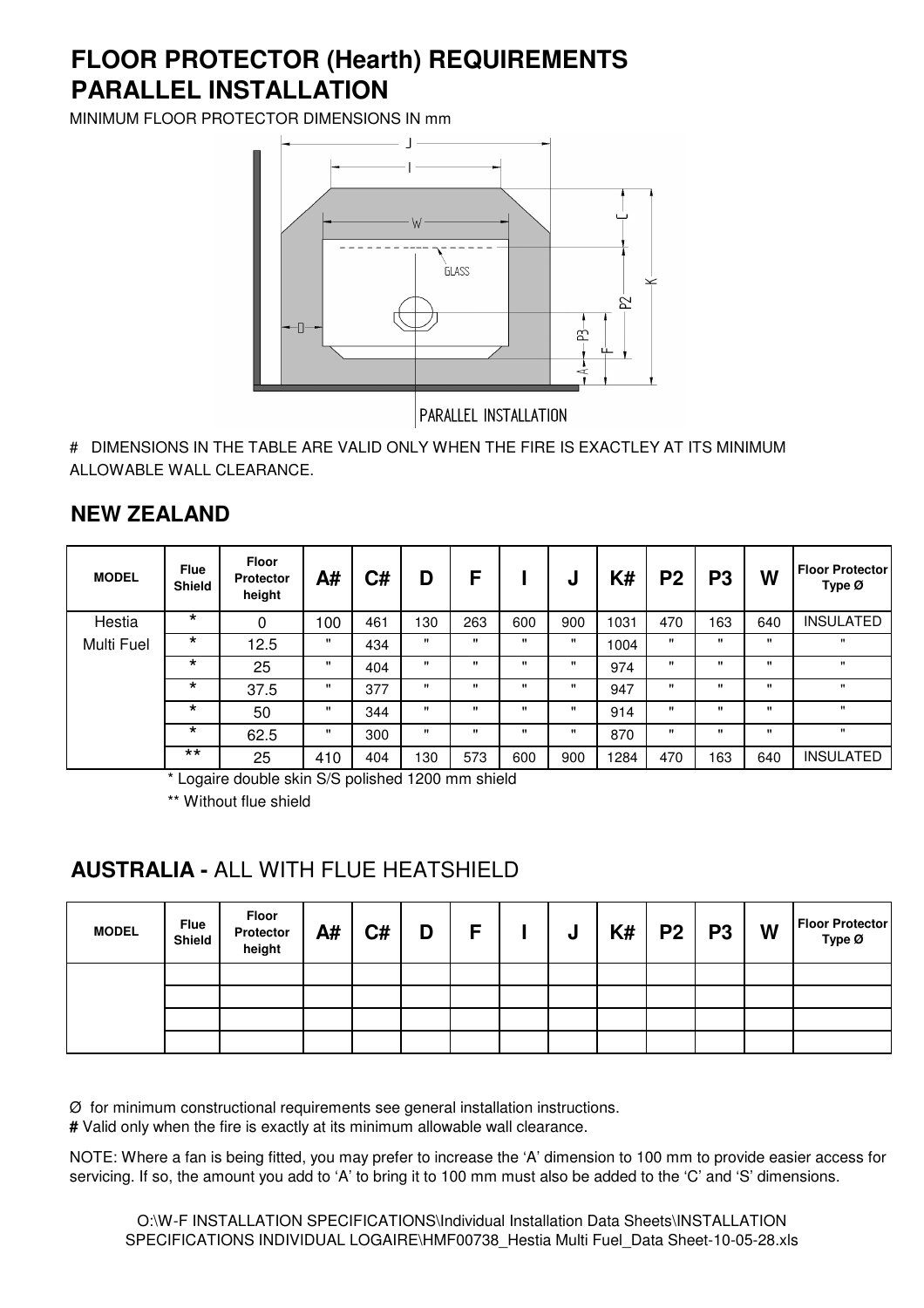# **FLOOR PROTECTORS (Hearth) REQUIREMENTS CORNER INSTALLATION**

MINIMUM FLOOR PROTECTOR DIMENSIONS IN mm



# DIMENSIONS IN THE TABLE ARE VALID ONLY WHEN THE FIRE IS EXACTLEY AT ITS MINIMUM ALLOWABLE WALL CLEARANCE.

#### **NEW ZEALAND**

| <b>MODEL</b> | <b>Flue</b><br><b>Shield</b> | <b>Floor Protector Height</b> | С   | E            | H#           | L#   | M#   | N   | R#           | <b>FLOOR</b><br><b>PROTECTOR</b><br><b>TYPE</b> |
|--------------|------------------------------|-------------------------------|-----|--------------|--------------|------|------|-----|--------------|-------------------------------------------------|
| Hestia       | $\star$                      | 0                             | 461 | 120          | 461          | 1421 | 1216 | 768 | 653          | <b>INSULATED</b>                                |
| Multi Fuel   | $\star$                      | 12.5                          | 434 | $\mathbf{u}$ | $\mathbf{u}$ | 1394 | 1197 | 741 | $\mathbf{u}$ | $\mathbf{u}$                                    |
|              | $\star$                      | 25                            | 404 | $\mathbf{H}$ | $\mathbf{u}$ | 1364 | 1176 | 711 | $\mathbf{H}$ | $\mathbf{u}$                                    |
|              | $\star$                      | 37.5                          | 377 | $\mathbf{H}$ | $\mathbf{H}$ | 1337 | 1157 | 684 | $\mathbf{H}$ | $\mathbf{u}$                                    |
|              | $\star$                      | 50                            | 344 |              | $\mathbf{H}$ | 1304 | 1134 | 651 | $\mathbf{H}$ | $\mathbf{u}$                                    |
|              | $\star$                      | 62.5                          | 300 |              | $\mathbf{H}$ | 1260 | 1103 | 607 | $\mathbf{u}$ | $\mathbf{u}$                                    |
|              | $***$                        | 25                            | 404 | 230          | 571          | 1519 | 1286 | 711 | 808          | <b>INSULATED</b>                                |

\* Logaire double skin S/S polished 1200 mm shield

\*\* Without flue shield

#### **AUSTRALIA**

| <b>MODEL</b> | <b>Flue</b><br>Shield | <b>Floor Protector Height</b> | C. | E | H# | L# | M# | N | R# | <b>FLOOR</b><br><b>PROTECTOR</b><br><b>TYPE</b> |
|--------------|-----------------------|-------------------------------|----|---|----|----|----|---|----|-------------------------------------------------|
|              |                       |                               |    |   |    |    |    |   |    |                                                 |
|              |                       |                               |    |   |    |    |    |   |    |                                                 |
|              |                       |                               |    |   |    |    |    |   |    |                                                 |
|              |                       |                               |    |   |    |    |    |   |    |                                                 |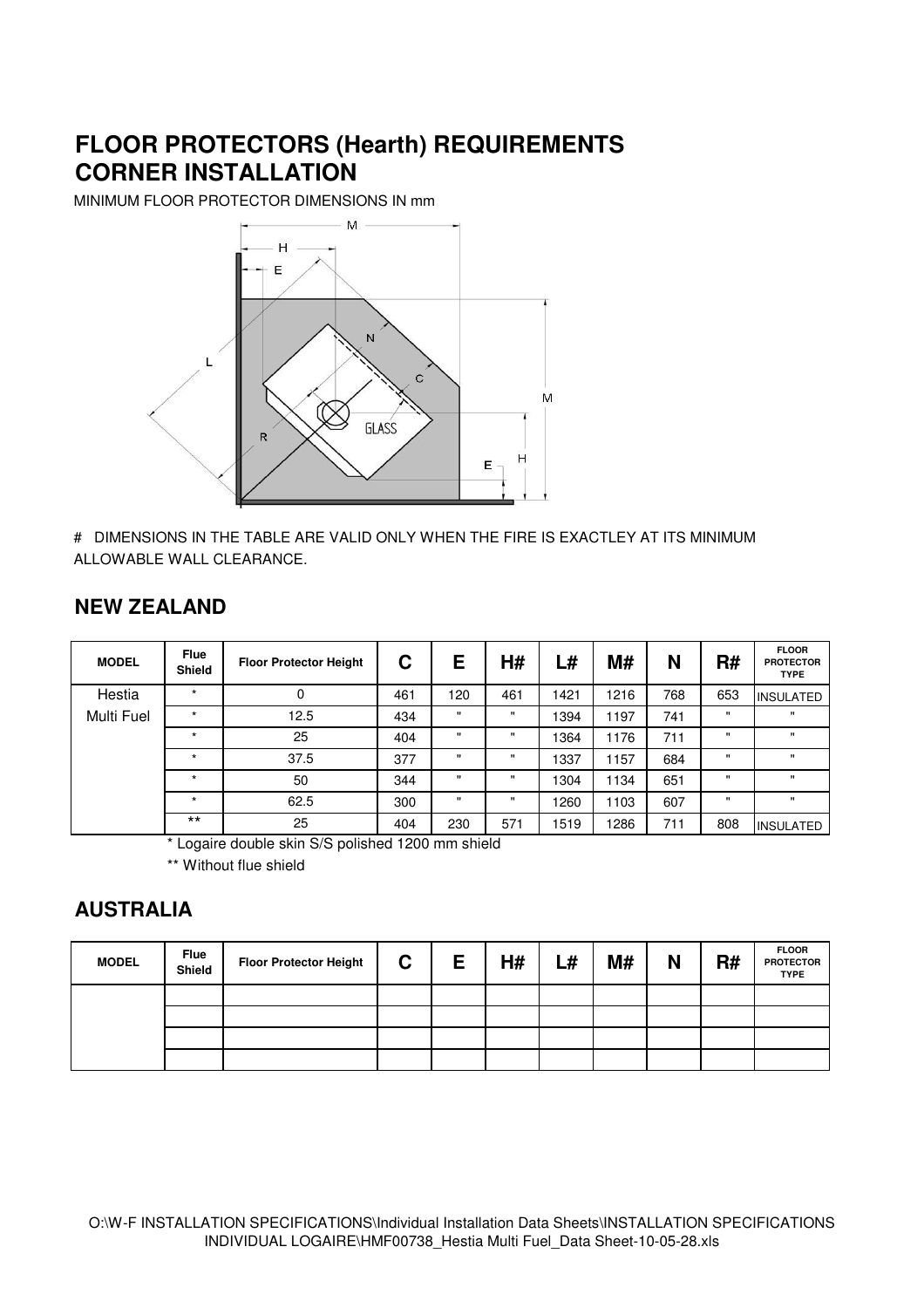## **FREE STANDING FIRE DIMENSIONS**



| <b>MODEL</b> | D1  | nn<br>- 0 |     | W   | ິີ<br>ت | n.<br>JZ | n n<br>υū | ົ   |
|--------------|-----|-----------|-----|-----|---------|----------|-----------|-----|
| Hestia       | 470 | 163       | 720 | 640 |         | 200      | 120       | 363 |
| Multi Fuel   |     |           |     |     |         |          |           |     |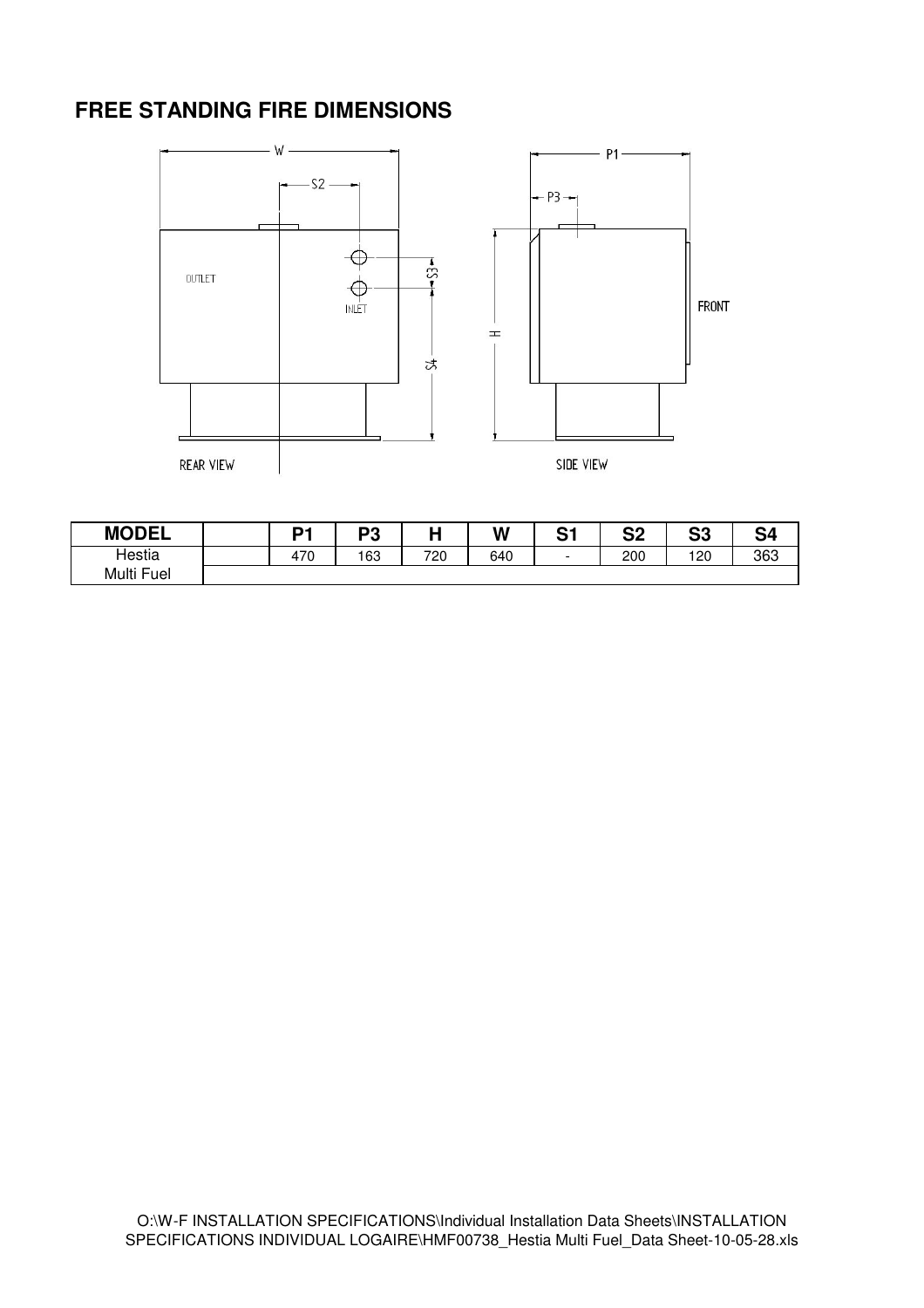

FLUE SYSTEM INSTALLATION 150mm